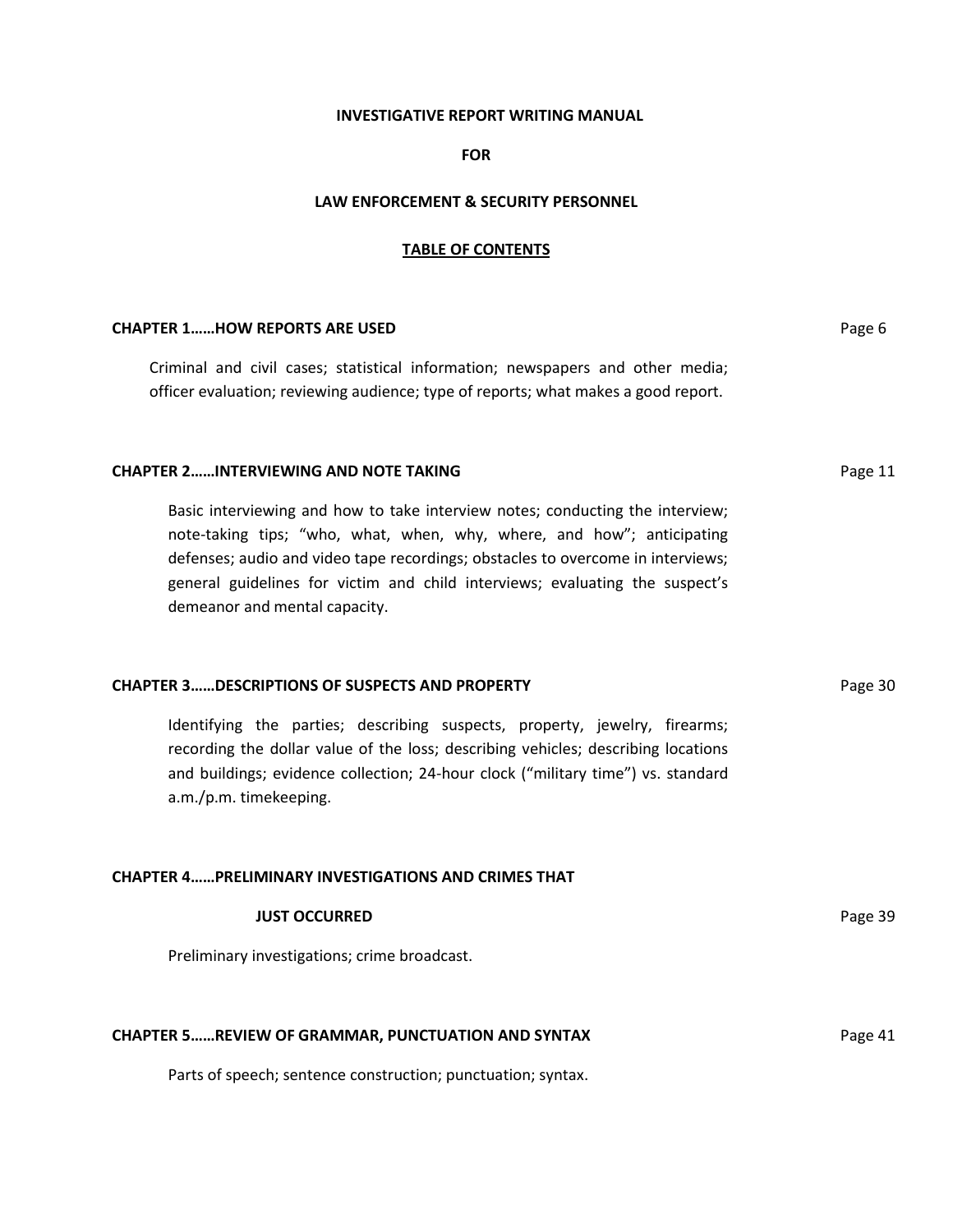# **CHAPTER 6……SLANG, JARGON, ACRONYMS & INITIALS,**

| <b>ABBREVIATIONS</b>                                                                                                                                                                                                                                                                                                                                                   | Page 60  |
|------------------------------------------------------------------------------------------------------------------------------------------------------------------------------------------------------------------------------------------------------------------------------------------------------------------------------------------------------------------------|----------|
| What they are; how and when to use each.                                                                                                                                                                                                                                                                                                                               |          |
|                                                                                                                                                                                                                                                                                                                                                                        |          |
| <b>CHAPTER 7WRITING THE REPORT</b>                                                                                                                                                                                                                                                                                                                                     | Page 67  |
| Active voice; first-person; past-tense; block printing; writing styles: category and<br>narrative; paraphrasing and quoting; specific words vs. vague words; "big"<br>words vs. "small" words; homonyms; wordy expressions; word choice;<br>redundant expressions; avoiding sexist language; avoiding biased language;<br>lengthy reports; conclusionary writing.      |          |
| <b>CHAPTER 8PROOFREADING AND EDITING</b>                                                                                                                                                                                                                                                                                                                               | Page 87  |
| A final checklist.                                                                                                                                                                                                                                                                                                                                                     |          |
|                                                                                                                                                                                                                                                                                                                                                                        |          |
| <b>CHAPTER 9REPORT WRITING RESPONSIBILITIES FOR</b>                                                                                                                                                                                                                                                                                                                    |          |
| <b>SUPERVISORS</b>                                                                                                                                                                                                                                                                                                                                                     | Page 90  |
| Common deficiencies; ethical considerations.                                                                                                                                                                                                                                                                                                                           |          |
|                                                                                                                                                                                                                                                                                                                                                                        |          |
| <b>CHAPTER 10INVESTIGATIVE CHECKLISTS</b>                                                                                                                                                                                                                                                                                                                              | Page 94  |
| General reminders; private person's arrest; driving under the influence arrest;<br>assault with a deadly weapon; domestic violence; malicious mischief; robbery<br>and grand theft; theft and burglary; warrant arrest; stolen vehicle report; death<br>report; adult sexual assault/rape; checks/credit card/forgery cases; narcotics /<br>under-the-influence cases. |          |
| <b>PRACTICE SCENARIOS &amp; SAMPLE REPORTS</b>                                                                                                                                                                                                                                                                                                                         | Page 109 |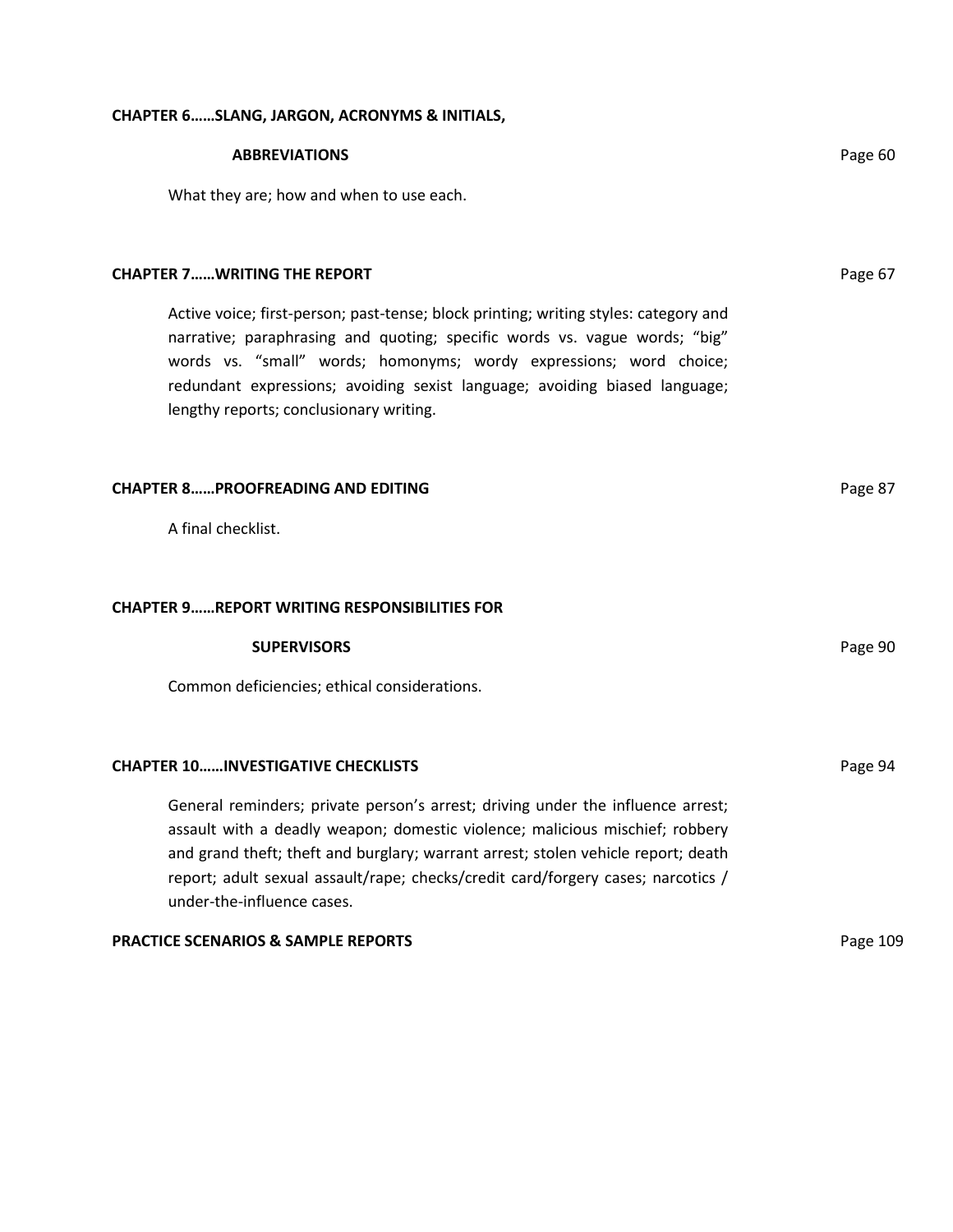### AUTHOR'S NOTE

Basic investigative report writing concepts, whether for private security or for law enforcement, rarely change, but formats often do. Therefore, it makes sense to teach formats that are widely accepted. Most of the concepts discussed in this manual are consistent with reports from other professions. The Commission on Peace Officer Standards and Training (P.O.S.T.) has established guidelines for investigative report writing, and this manual emphasizes those concepts and standards.

In this manual we have attempted to address the most frequently recurring problems officers seem to have with their report writing. Contents of this manual are a direct result of many years of report writing instruction to law enforcement and private security personnel. A good report is the direct result of the officer's investigation. Report writing and investigative techniques go hand-in-hand. You can't have one without the other, so I've made it a point in this manual to address the investigative steps necessary for a superior police report.

Officers should ALWAYS consult with their own organization and/or local prosecutor for clarification of any local laws and/or policies. This is especially critical when establishing the elements of the crime, and following the procedures for handling a particular investigation.

This is a REPORT WRITING manual, not a writing manual. Anyone who possesses basic writing skills should be able to master the techniques discussed in this workbook and to produce a superior report after only a few hours of writing. This manual is intended for use by law enforcement officers and prospective law enforcement personnel whom do possess those skills. It isn't meant to be used successfully by anyone who can't write in the first place.

According to several P.O.S.T. studies on requirements for improving deficient writing, it takes a minimum of 50 hours of tutoring for a person with deficient writing skills to show substantial improvement. Therefore, a few writing exercises are unlikely to dramatically improve a poor writer. There is a chapter in which I review parts of speech, but the chapter is meant to serve only as a review.

The goal of report writing is to tell the reader specifically what happened. If you understand every sentence should have a noun and a verb, you're halfway to that goal. If you understand the concept of chronological order and its importance in painting an accurate picture of what occurred, you're threequarters of the way there. And if you understand that anyone with a basic high school education should be able to read and understand your report, you're almost home. Writing simple, descriptive sentences and paragraphs completes the picture. Practicing the techniques outlined in this manual will result in a superior performance.

We will do our best to make you a better report writer. We have developed a variety of exercises that are intended to increase your level of competency. The exercises range from basic grammar and report writing to investigation and interviewing techniques. They are designed to both keep you interested and to encourage the acquisition of basic knowledge and the fundamentals of report writing. Understand that you will not be hired in law enforcement unless you write well as what you put on paper is a reflection on you and the department.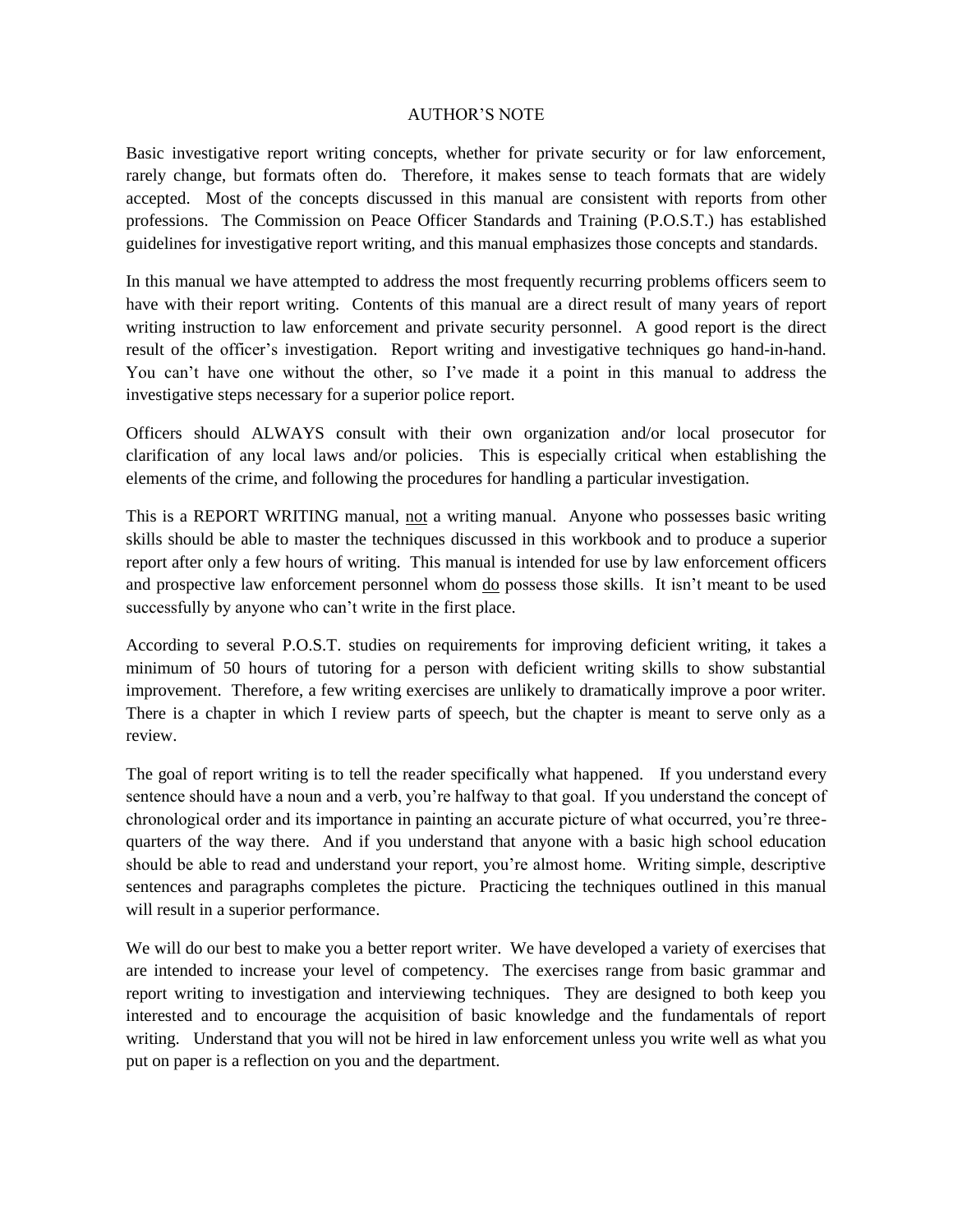# INVESTIGATIVE REPORT WRITING MANUAL

**FOR** 

LAW ENFORCEMENT

AND

SECURITY PERSONNEL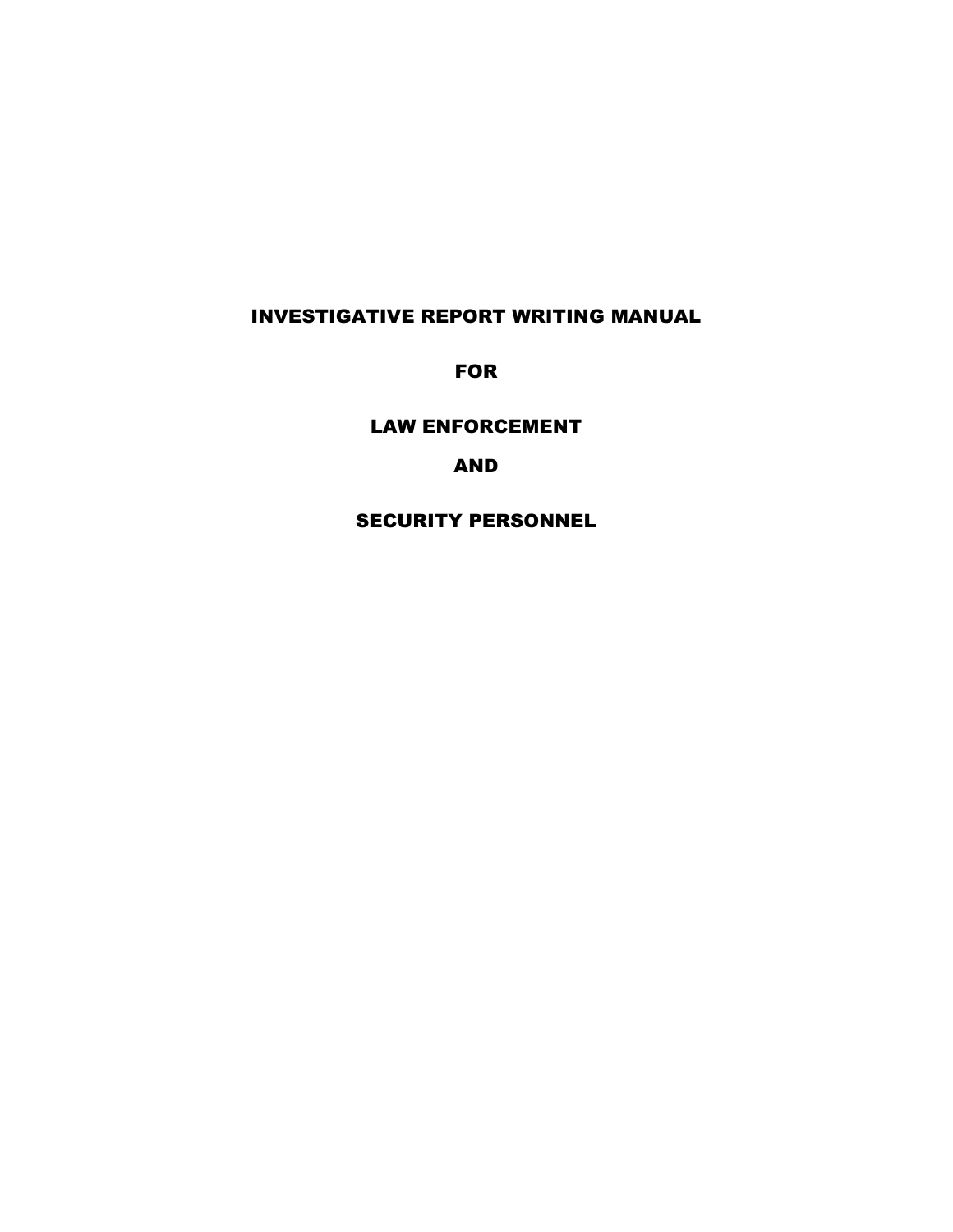#### **CHAPTER 1**

#### **HOW REPORTS ARE USED**

In this chapter, you will learn what makes an excellent report and how reports are used:

- *as a basis for criminal cases; as a basis for civil cases, including insurance, health department, risk management, environmental (AQMD)*, *etc.*
- *as a source of statistical information*
- *to supply information to newspapers and the media*
- *to evaluate the officer*
- *by various reviewing audiences*
- *to document different types of incidents*

## **WHAT MAKES AN EXCELLENT REPORT**

An excellent report is one that is well-written, and is identified by six basic, necessary qualities. A well-written report is:

- 1) Factual
- 2) Accurate
- 3) Clear
- 4) Concise
- 5) Complete
- 6) Timely

Deficiency in any of these areas cast doubts upon the capabilities of the officer who wrote the report.

"Report writing ability" refers not just to writing skills, but to the totality of skills - perceptual, analytical, information processing and language - that work together to produce a written document.

Factual: The report contains only facts. A fact is a thing that has actually happened or that is really true.

**Accurate**: The report is free from mistakes or errors. It is precise. It is exact.

**Clear**: The report is free from confusion and ambiguity, and is easily understood.

**Concise**: The report states much in (relatively) few words by removing all expanded or superfluous details.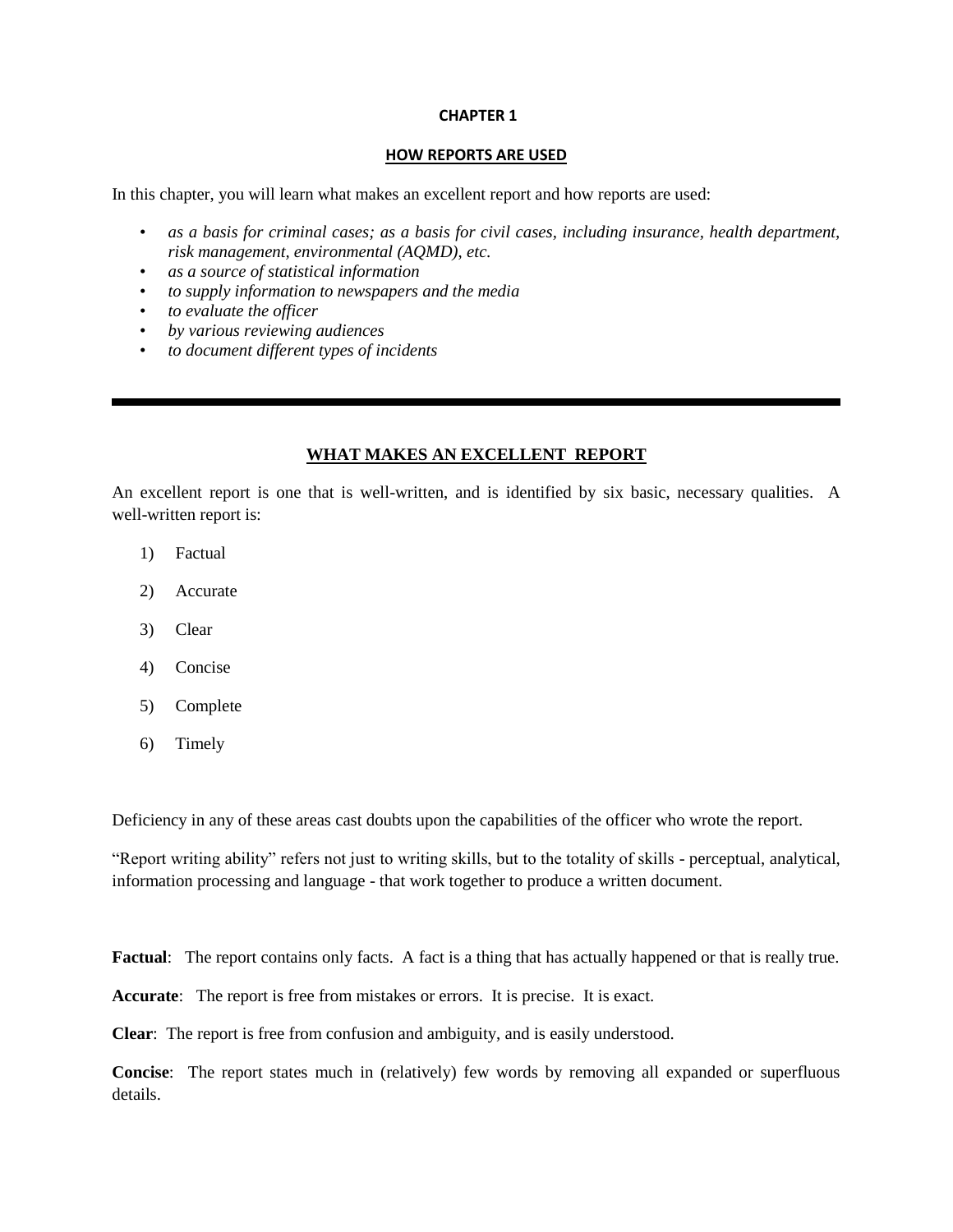**Complete**: The report includes all necessary information, such as who, what, when, where, why and how. All of the elements of the crime are also included in the report.

**Timely:** The report should be completed as soon as possible.

## *Additional characteristics of a good, well-written report:*

**Grammatically Correct**: The report has been written using the proper form and arrangement of words and sentence structure.

Legible: The report has been put down on paper in handwriting or printing that is readable, that can be read or deciphered easily. Legibility means writing or printing that is not "chicken scratching" or indecipherable "scribbling." Can the reader easily tell what the words are?

**Objective**: The writer has not injected his or her own bias or prejudice into the report.

## **MOST COMMON UTILIZATION OF REPORTS**

## *Criminal and Civil Cases*

Reports are written to document events. For law enforcement agencies, such documentation is important for future criminal prosecution as well as for liability in future civil litigation. In their original form, the reports are reviewed by detectives and supervisors and read by the prosecuting attorney and the defense attorney. Typically, the district attorneys base their decisions to file criminal charges on the contents of the original reports. These reports are also used to coordinate additional criminal investigations.

Reports can assist detectives in identifying methods of operations (M.O.), certain crime trends, and can link similar or related crimes and criminal activity together in an attempt to identify the perpetrator.

Reports are frequently used to assist officers and other participants to refresh their memories for testifying in court.

For private security companies, reports most often tend to be used to document events by which the client could or would be affected. Incidents such as slip-and-fall accidents, crimes, internal losses, etc., are issues that cost the client money, and therefore, are directly affected by the effectiveness of the security company and its personnel. Adequate documentation in such cases can save both the client and the security company time and money.

Of course, similar investigation and documentation are requirements in other professions, too. Professionals such as insurance investigators, private investigators, risk management investigators, human resources personnel, health department inspectors, code enforcement officers, etc., all deal with volatile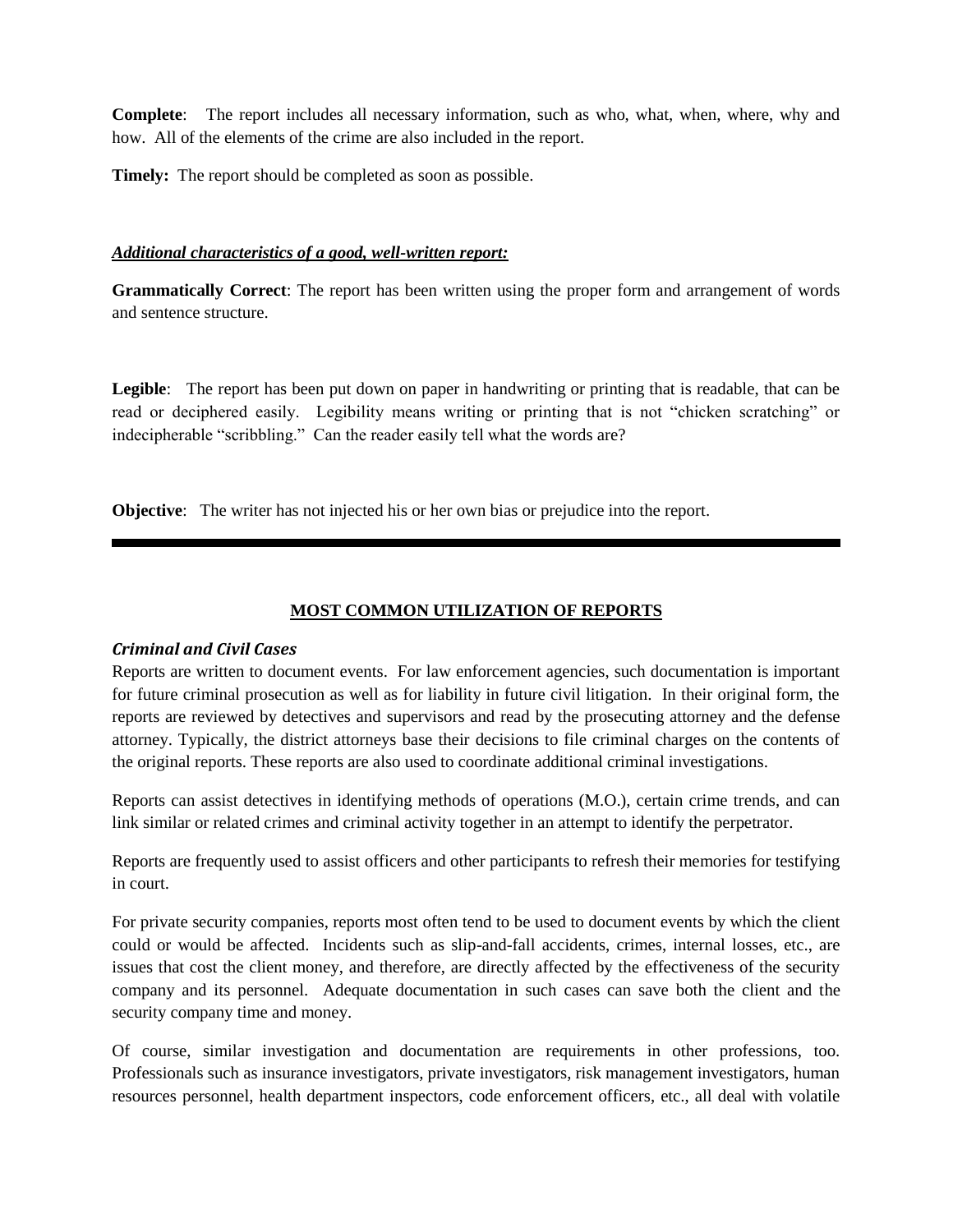incidents that could potentially expose an organization or individual to financial liability as well as harm the reputation of that organization or individual.

## *Statistical Information*

Statistics compiled weekly, monthly, and yearly help local law enforcement agencies determine how to better allocate resources, and to justify their activities. States collect their own crime statistics, which are then published yearly. Nationally, law enforcement agencies report certain criminal incidents to the Federal Bureau of Investigation, which then publishes a yearly report on all criminal activity within the country. This statistical information, along with the actual reports, provides evidence that the agency is meeting the needs of the community.

## *Newspapers and Other Media*

In most instances, crime reports are available to radio, television and newspaper representatives. Much of what these organizations report is based upon the information contained in the report.

## *Officer Evaluation*

Supervisors commonly use an officer's reports to judge how well the officer does his or her job. The report provides information about the officer's abilities, education, training, and deficiencies. An officer's reports reveal to a supervisor how an officer organizes his or her thoughts.

## *Reviewing Audience*

In addition to being used within the agency, reports are commonly read by other parties such as:

- Regulatory and Law Enforcement Agencies (code enforcement, Department of Justice, Department of Motor Vehicles, etc.)
- Court Staff (prosecution and defense attorneys, judges, clerical staff)
- Administrators (city, county, and state officials)
- Insurance Companies (attorneys, investigators, and clerical staff)
- Jurors (in both civil and criminal trials)
- Media (newspaper, television, and radio reporters)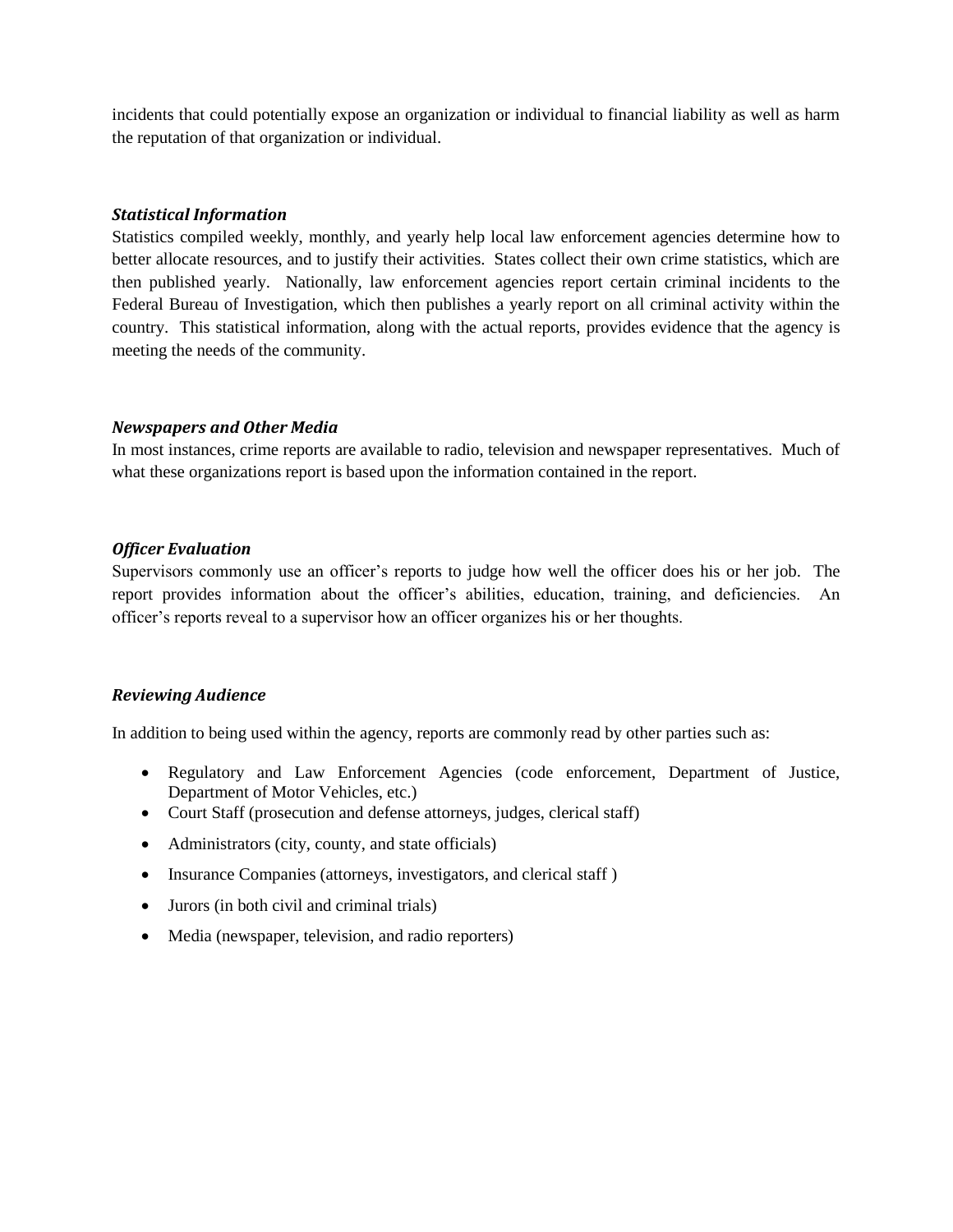## **TYPES OF REPORTS**

A report is a written document characterized by a particular style and format, which describes an event or incident, thereby providing information. It can be said that the report is a formal statement or official account. Most organizations use specific printed forms on which to record information; these forms may sometimes be on computer disks or hard-drives as report templates.

Reports vary according to how they are used and why they are written. Here are some of the different types of reports:

**Arrest Report**: An arrest report is written whenever a person is arrested. This report must include the probable cause for the detention, arrest, and disposition of the suspect.

**Clearance Report**: A clearance report states the end result to a specific case. It might be the arrest of a suspect, the recovery of property, or the filing of a complaint. It brings the case to a conclusion.

**Crime Report**: A crime report is written after the investigating officer concludes that a crime has occurred. A crime report must include all the elements of the crime and should include all information regarding the crime at the time the report was taken, such as location, the time and place the crime occurred, loss or injuries, evidence collected, suspect description, etc. A crime report form tends to be a generic pre-printed form that can be used to document any criminal occurrence.

**Event or Incident Report**: An event or incident report is used to document events not considered criminal. Such events may be medical aid calls, civil disputes, citizen assists, and the like. Some agencies call these Service or Miscellaneous reports.

**Evidence Collection Report**: An evidence collection report establishes the chain of evidence, such as who discovered the evidence, when and where it was located, who collected it, and its disposition.

**Memorandum**: A memorandum is generally used to request information or to answer a request for information. It is less formal than the crime or incident report but can be just as important. Memorandums are commonly used to pass on information from shift to shift, to document minor disciplinary actions, vacation requests, training information, etc.

**Narcotic, Drunk Driving, Intoxication Report**: A narcotic, drunk driving, or intoxication report is used to describe the suspect's condition of being under the influence of a drug or alcohol. Most often, these are separate reports and written in conjunction with a crime report.

**Officer's Activity Report or Daily Log**: The activity report or daily log is commonly used to provide an agency with statistical information regarding the activity on an officer's shift. These reports include the calls the officers responded to, the disposition of the call, the amount of time spent on the call, and other activities within the shift such as car stops, number of citations written, etc. Some agencies obtain the same information via a computer terminal in the officer's vehicle.

**Supplemental Report**: A supplemental report is typically written by an officer other than the original reporting officer. For instance, an officer may assist a fellow officer in an investigation by interviewing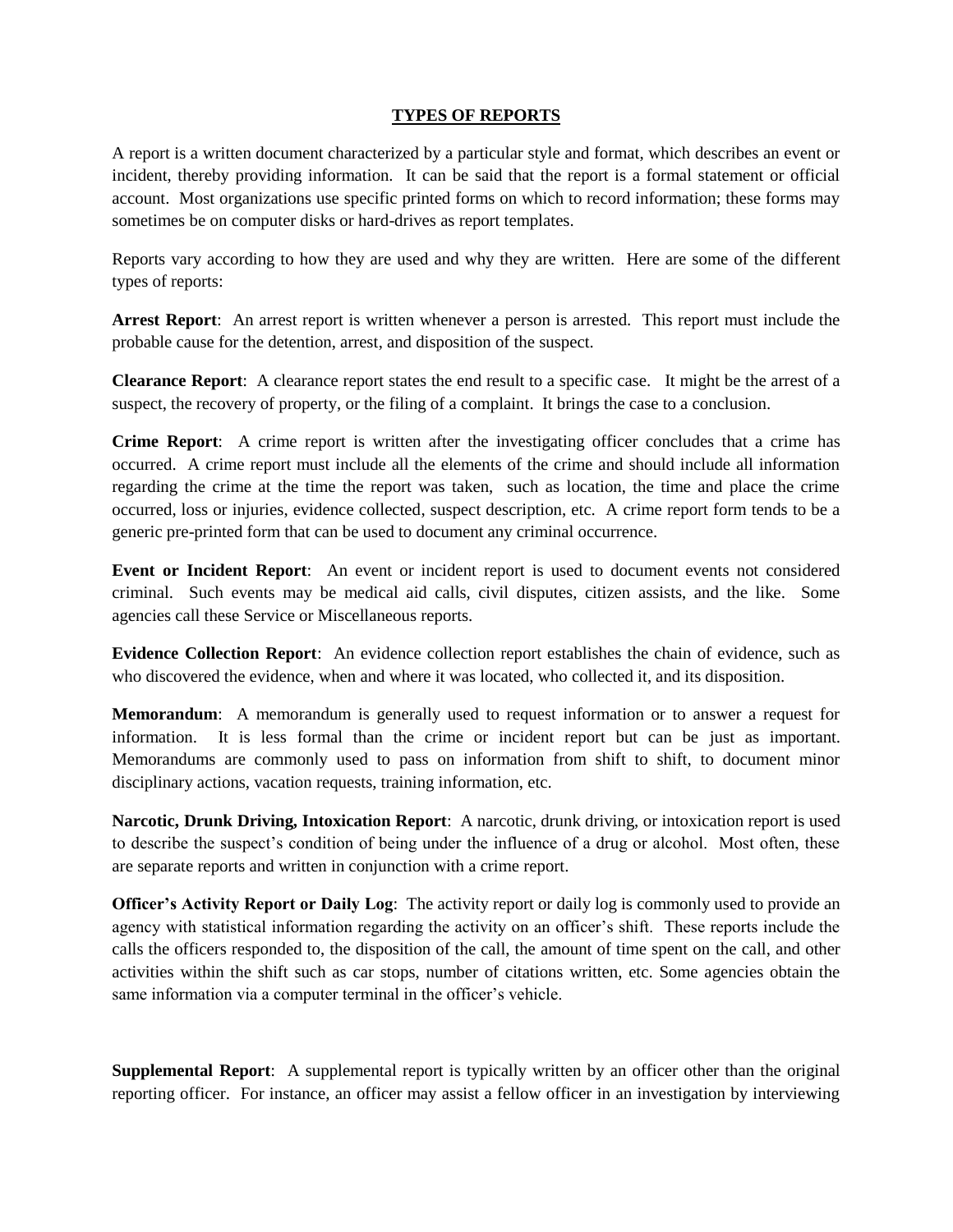people or by recovering property. The assisting officer would write a Supplemental Report to document his or her actions.

**Traffic Collision Report**: A traffic collision report provides information regarding traffic collisions. Such reports typically include statements of drivers and witnesses, diagrams, and photographs.

**Traffic Citations** are given when a traffic or parking violation has occurred. They are pre-printed forms.